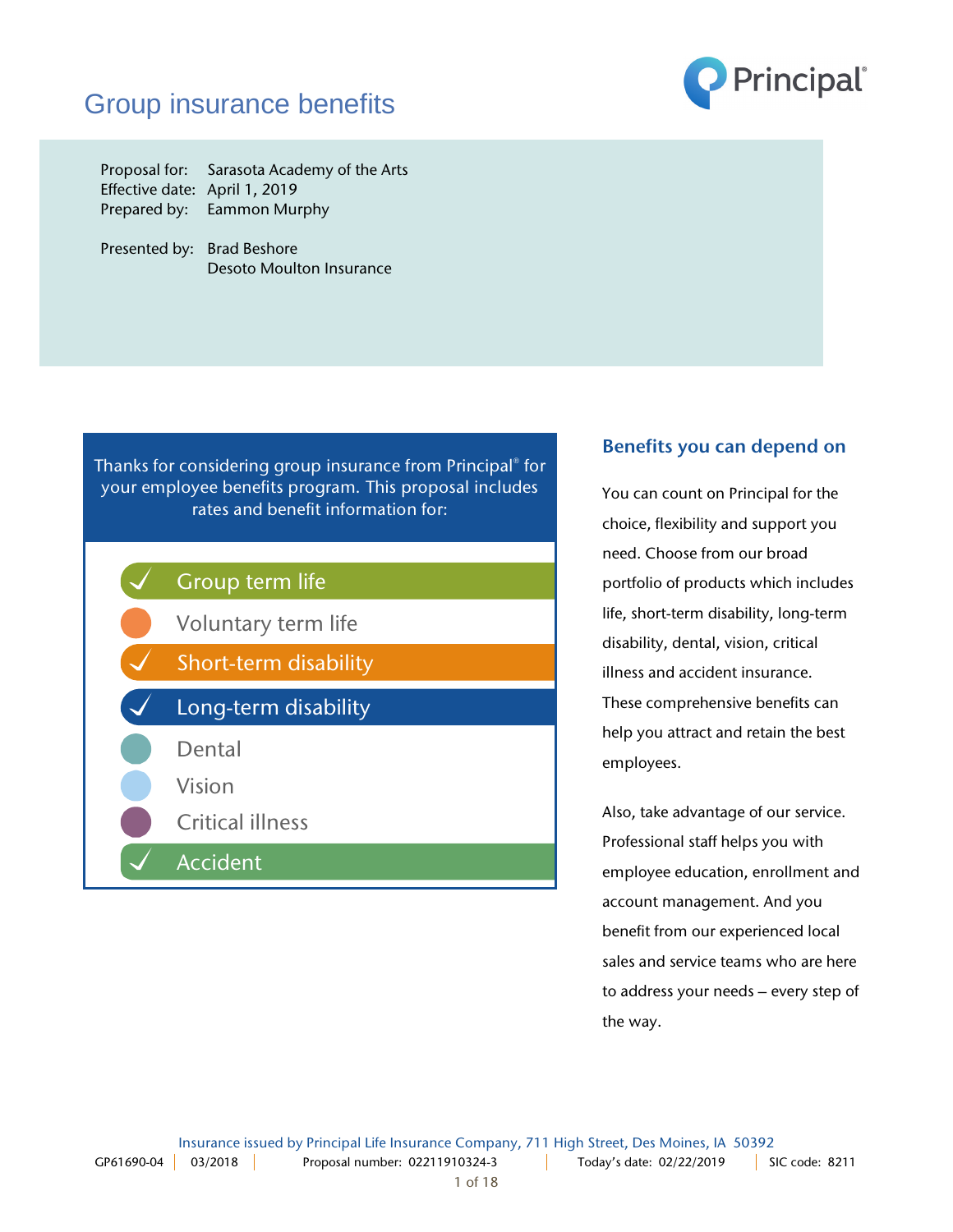

Rates

Effective date: April 1, 2019

| <b>Group term life</b>                                                                  |                                 |               |              |                                  |                                 |
|-----------------------------------------------------------------------------------------|---------------------------------|---------------|--------------|----------------------------------|---------------------------------|
|                                                                                         | <b>Employee</b><br>monthly rate | <b>Volume</b> | <b>Lives</b> | <b>Estimated</b><br>monthly cost | <b>Estimated</b><br>annual cost |
| <b>Group term life</b>                                                                  | \$.231<br>(per \$1,000)         | \$496,000     | 27           | \$114.58                         | \$1,374.96                      |
| <b>AD&amp;D</b>                                                                         | \$.016<br>(per \$1,000)         | \$496,000     | 27           | \$7.94                           | \$95.28                         |
| <b>Total</b><br>\$122.52<br>\$1,470.24                                                  |                                 |               |              |                                  |                                 |
| <b>Rate quarantee:</b> two years, unless volume increases or decreases by more than 25% |                                 |               |              |                                  |                                 |

| <b>Short-term disability</b><br>per \$10 of weekly benefit |               |              |                                  |                                 |
|------------------------------------------------------------|---------------|--------------|----------------------------------|---------------------------------|
| Rate                                                       | <b>Volume</b> | <b>Lives</b> | <b>Estimated</b><br>monthly cost | <b>Estimated</b><br>annual cost |
| \$.16                                                      | \$13,908      | 27           | \$222.53                         | \$2,670.36                      |

Rate guarantee: two years, unless covered weekly earnings increase or decrease by more than 25% since the last policy anniversary

| Long-term disability<br>$%$ of CME <sup>1</sup>                                                                                    |               |       |                                  |                                 |
|------------------------------------------------------------------------------------------------------------------------------------|---------------|-------|----------------------------------|---------------------------------|
| Rate                                                                                                                               | <b>Volume</b> | Lives | <b>Estimated</b><br>monthly cost | <b>Estimated</b><br>annual cost |
| \$.35                                                                                                                              | \$100,434     | 27    | \$351.52                         | \$4,218.24                      |
| Rate quarantee: two years, unless covered monthly earnings increase or decrease by more than 25% since the last policy anniversary |               |       |                                  |                                 |
| <sup>1</sup> Covered monthly earnings                                                                                              |               |       |                                  |                                 |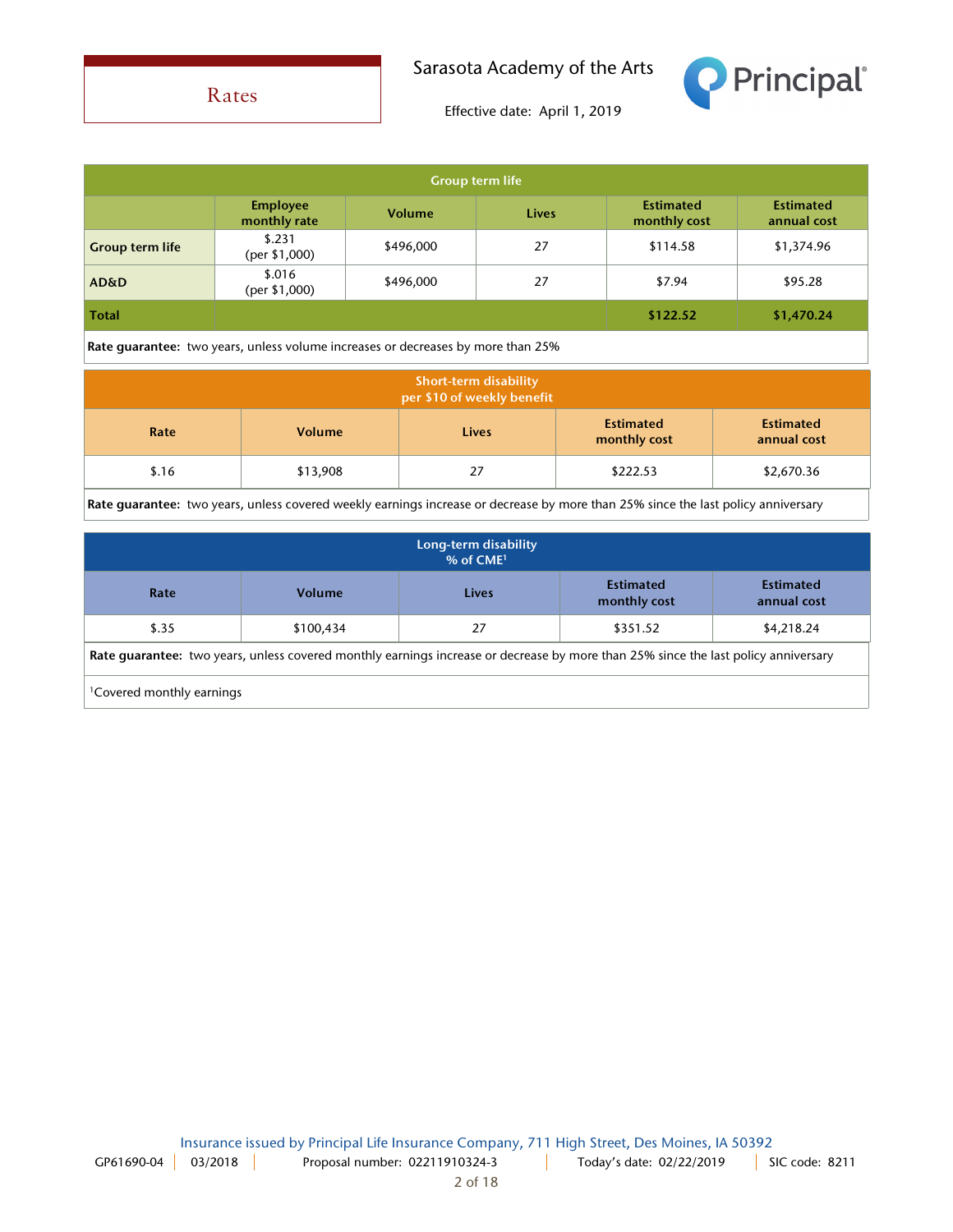

Effective date: April 1, 2019

The volume, lives, monthly costs and annual costs will be determined upon final enrollment.

| Off-the-job accident                                                                                      |                     |  |
|-----------------------------------------------------------------------------------------------------------|---------------------|--|
| all members                                                                                               |                     |  |
|                                                                                                           | <b>Monthly rate</b> |  |
| Employee                                                                                                  | \$14.94             |  |
| <b>Employee &amp; spouse</b>                                                                              | \$22.49             |  |
| Employee & child(ren)                                                                                     | \$26.53             |  |
| Family                                                                                                    | \$40.38             |  |
| Rate guarantee: one year                                                                                  |                     |  |
| Rates include:<br>Accidental Death and Dismemberment (AD&D)<br>$\bullet$<br>Wellness benefit<br>$\bullet$ |                     |  |

ACCIDENT INSURANCE PROVIDES LIMITED BENEFITS.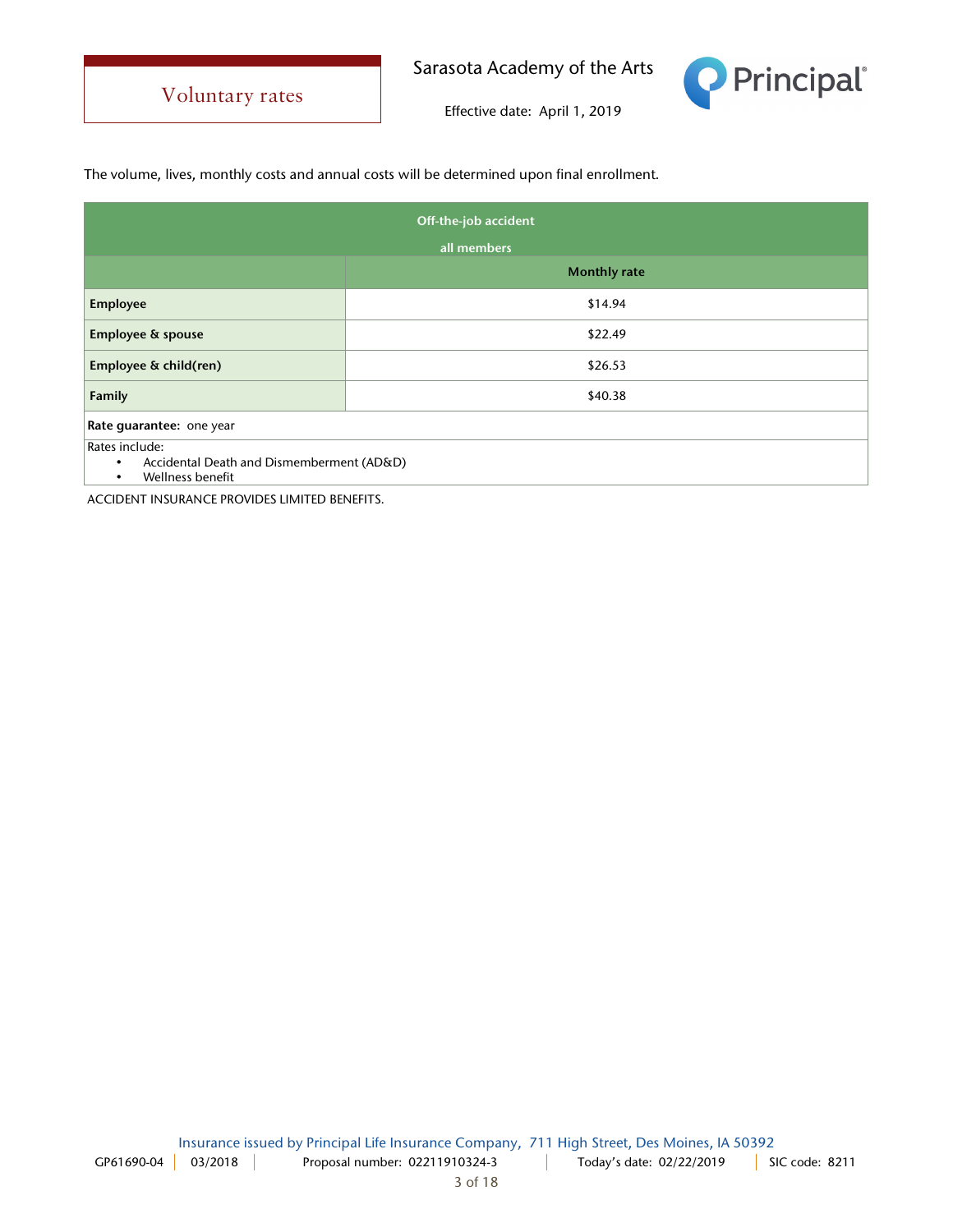

| <b>Group term life for</b><br>all members           |                                                                                                                                                                                                                                                                                                                                     |  |
|-----------------------------------------------------|-------------------------------------------------------------------------------------------------------------------------------------------------------------------------------------------------------------------------------------------------------------------------------------------------------------------------------------|--|
| Life benefit                                        | \$20,000 benefit                                                                                                                                                                                                                                                                                                                    |  |
| <b>Accidental Death and</b><br><b>Dismemberment</b> | \$20,000 benefit<br>Coverage for employees on and off the job.                                                                                                                                                                                                                                                                      |  |
| <b>Benefit age reduction</b>                        | 35% reduction at age 65 and an additional 15% reduction at age 70<br>Age reductions apply to the benefit amount after proof of good health.                                                                                                                                                                                         |  |
| Proof of good health                                | Required for life insurance amounts greater than \$20,000<br>Persons age 70 and over shall have an amount that is the lesser of the amount shown<br>or the amount with the prior carrier.<br>Proof of good health is required if on the date the member becomes eligible for<br>coverage there are fewer than five members insured. |  |

| <b>Additional benefits</b>                          |                                                                                                                                                                                                                                                                                                                                                                                                                                                                                                                                                                                            |  |
|-----------------------------------------------------|--------------------------------------------------------------------------------------------------------------------------------------------------------------------------------------------------------------------------------------------------------------------------------------------------------------------------------------------------------------------------------------------------------------------------------------------------------------------------------------------------------------------------------------------------------------------------------------------|--|
| <b>Accelerated benefits</b>                         | Terminally ill employees can receive up to 75% of their life insurance benefit, up to<br>\$250,000, if their life expectancy is 12 months or less (as diagnosed by a physician) and<br>the death benefit is at least \$10,000. When an employee uses the accelerated benefit,<br>the death benefit is reduced by the accelerated benefit payment. There are possible tax<br>consequences to receiving an accelerated benefit payment and the employee should<br>contact a tax advisor for details. Receipt of accelerated benefits could also affect<br>eligibility for public assistance. |  |
| <b>Coverage during disability</b>                   | If an employee becomes totally disabled before age 60, coverage will continue and<br>premium will be waived. The employee must be totally disabled for 6 months before<br>the waiver begins. Coverage continues without premium payment until the employee<br>recovers or turns age 65, whichever occurs first. No benefits will be paid for any<br>disability that results from: willful self-injury or self-destruction, while sane or insane /<br>war or act of war / voluntary participation in an assault, felony, criminal activity,<br>insurrection, or riot.                       |  |
| <b>Accidental Death and</b><br><b>Dismemberment</b> | Benefit is paid when the loss occurs within 365 days of the accident.<br>Full benefit - Loss of life, loss of both hands, both feet, sight of both eyes, one<br>hand and sight of one eye, one foot and sight of one eye, or one hand and one<br>foot.<br>Half the benefit - Loss of one hand, one foot, or sight of one eye.<br>One fourth the benefit - Loss of thumb and index finger on the same hand.<br>$\bullet$                                                                                                                                                                    |  |
| Individual purchase rights                          | Employees who terminate employment may be able to convert to individual policies.<br>Upon coverage termination, employers are required to inform employees of their right<br>to convert to an individual policy without proof of good health. The purchase amount<br>varies depending on the termination situation.                                                                                                                                                                                                                                                                        |  |
|                                                     | <b>Highlights</b>                                                                                                                                                                                                                                                                                                                                                                                                                                                                                                                                                                          |  |
| Participation                                       | 100% participation for all non-contributory coverages.<br>$\bullet$<br>50% participation for all contributory coverages.                                                                                                                                                                                                                                                                                                                                                                                                                                                                   |  |

Insurance issued by Principal Life Insurance Company, 711 High Street, Des Moines, IA 50392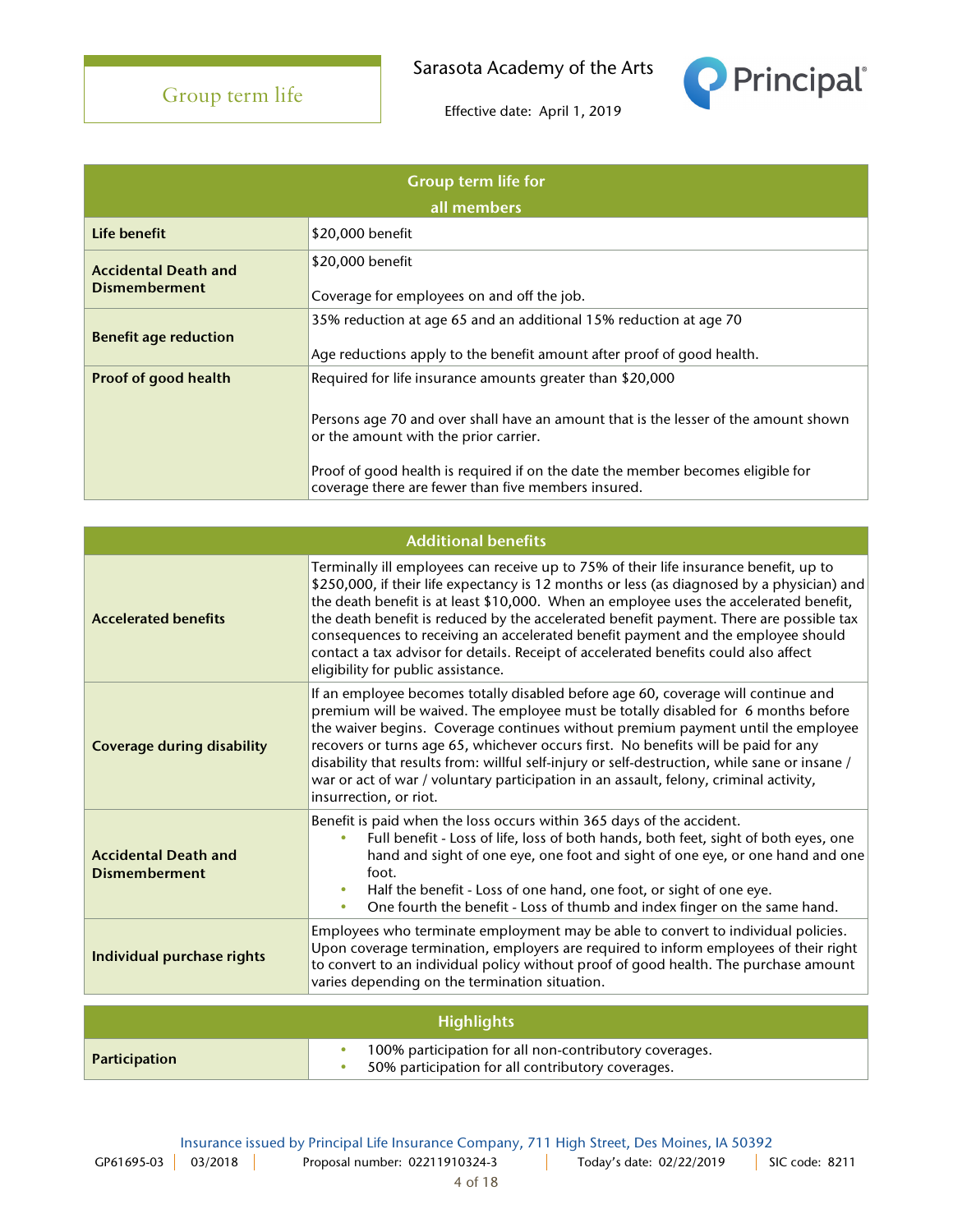**Principal** 

| continued                                  |                                                                                                                                                                                                                                                                                                                                                                                                                                                                                                                                                                                                                                                                                                                                                                                                                                                                                                                                                                                           |  |
|--------------------------------------------|-------------------------------------------------------------------------------------------------------------------------------------------------------------------------------------------------------------------------------------------------------------------------------------------------------------------------------------------------------------------------------------------------------------------------------------------------------------------------------------------------------------------------------------------------------------------------------------------------------------------------------------------------------------------------------------------------------------------------------------------------------------------------------------------------------------------------------------------------------------------------------------------------------------------------------------------------------------------------------------------|--|
| <b>Eligibility</b>                         | Employee:<br>Eligible employees include all active, full-time employees living in the United States<br>(except part-time, seasonal, temporary or contract employees) who work at least 30<br>hours per week.                                                                                                                                                                                                                                                                                                                                                                                                                                                                                                                                                                                                                                                                                                                                                                              |  |
| <b>Express claim processing</b>            | For claims meeting certain criteria, decisions are reached within 5 working days without<br>the employer or beneficiary submitting paperwork.                                                                                                                                                                                                                                                                                                                                                                                                                                                                                                                                                                                                                                                                                                                                                                                                                                             |  |
| Life benefit limitations and<br>exclusions | Benefits are not paid if you are outside the United States for certain reasons for more<br>than six months.                                                                                                                                                                                                                                                                                                                                                                                                                                                                                                                                                                                                                                                                                                                                                                                                                                                                               |  |
| <b>AD&amp;D</b> limitations                | Unless otherwise covered in the policy or required by state or federal law, AD&D<br>benefits are not paid for losses resulting from: willful self-injury or self-destruction /<br>disease or treatment of disease or complications following the surgical treatment of<br>disease / participation in certain criminal activities / participation in certain activities<br>such as flying, ballooning, parachuting, parasailing, bungee jumping or other<br>aeronautic activities / duty as a member of a military organization / war or act of war /<br>the use of alcohol, if the member's alcohol concentration level exceeds the legal limit in<br>the jurisdiction where the injury occurs / the member's operation of a motor vehicle or<br>motor boat if the member's alcohol concentration level exceeds the legal limit in the<br>jurisdiction where the injury occurs / the member's use of certain drugs, narcotics or<br>hallucinogens not prescribed by a licensed physician. |  |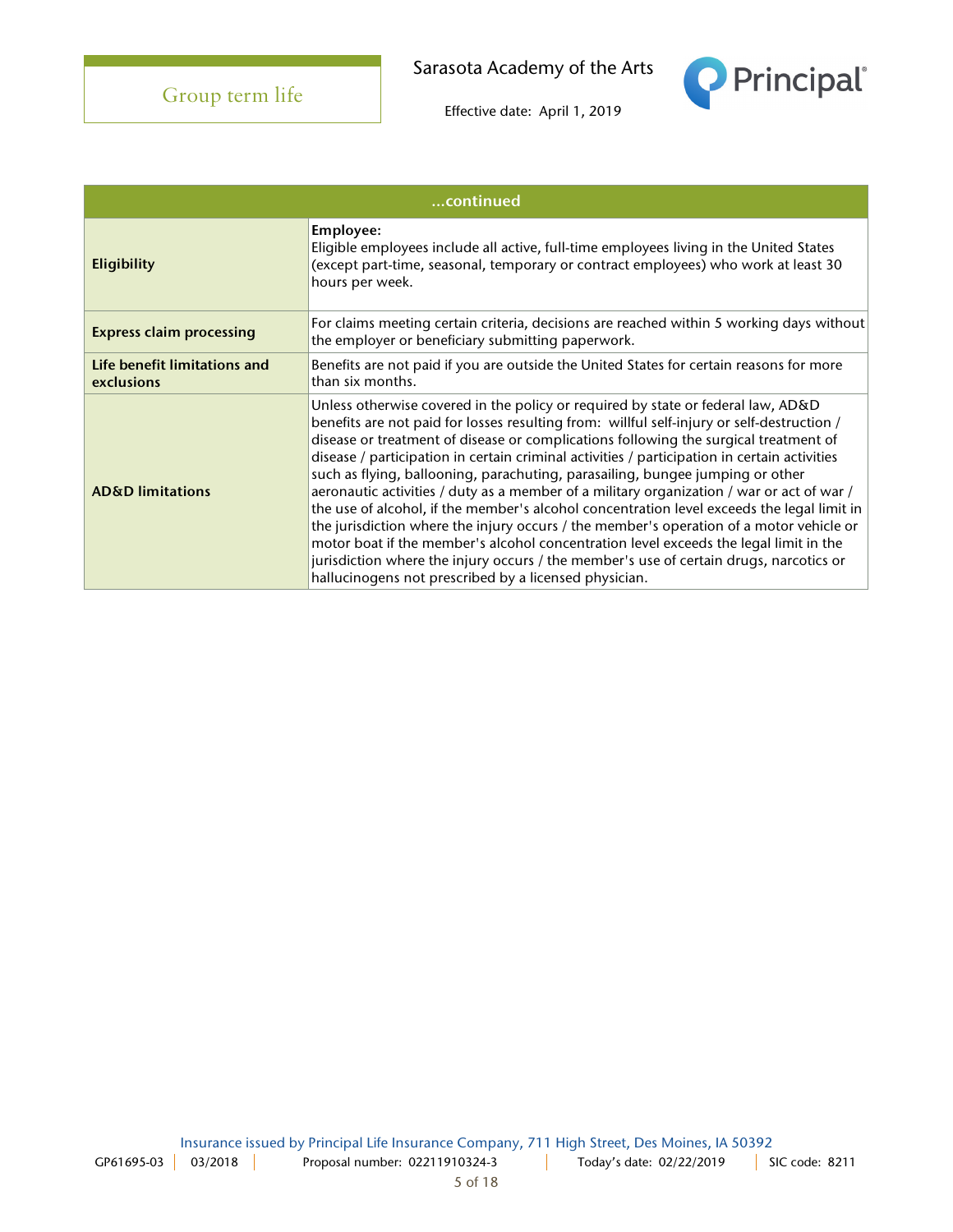Principal®

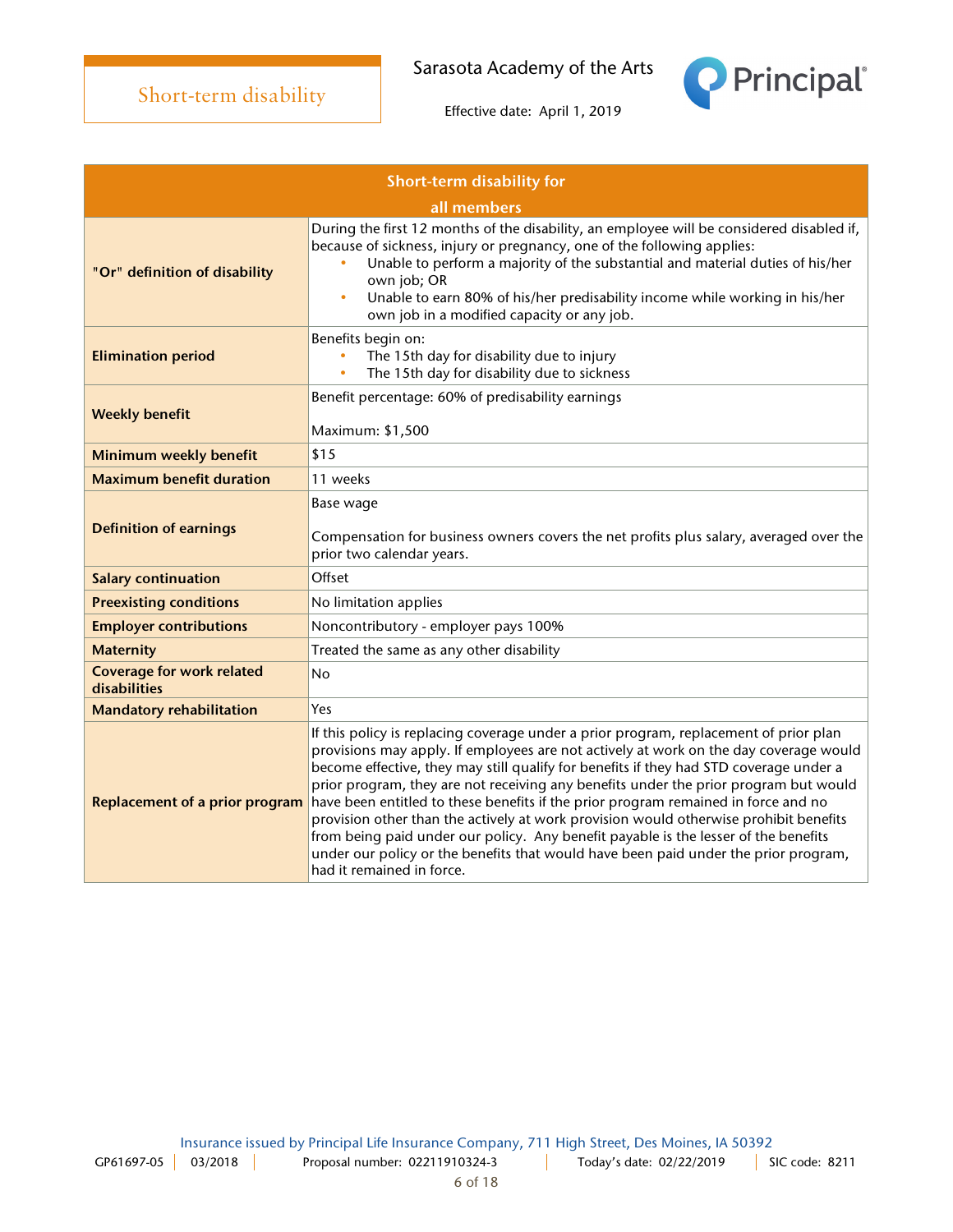

|                           | continued                                                                                                                                                                                                                                                                                                                                                                                                                                                                                                                                                                                                                                                                                                                                                                                                                                                                                                           |
|---------------------------|---------------------------------------------------------------------------------------------------------------------------------------------------------------------------------------------------------------------------------------------------------------------------------------------------------------------------------------------------------------------------------------------------------------------------------------------------------------------------------------------------------------------------------------------------------------------------------------------------------------------------------------------------------------------------------------------------------------------------------------------------------------------------------------------------------------------------------------------------------------------------------------------------------------------|
| Income from other sources | We coordinate disability benefits with income disabled employees receive from other<br>sources. These include all retirement or disability benefits that employees and their<br>dependents receive or could have received from Social Security or other government<br>agencies; salary continuance, personal time off or sick pay; Workers' Compensation<br>benefits; income from state disability plans; payments from policies that provide<br>coverage for time away from work, if paid in part by or deducted from payroll by the<br>policyholder; income from other group disability insurance policies; disability or<br>retirement benefits paid by pension plans sponsored by the policyholder; income<br>received from no-fault auto laws; renewal commissions received from the policyholder;<br>severance pay; and all payments for the month that the member receives under state<br>unemployment laws. |
|                           | Other income sources do not include individual disability insurance; profit sharing<br>plans; thrift savings plans; nonqualified deferred compensation plans; 401(k) plans;<br>individual retirement accounts (IRAs); stock ownership plans; Keogh (HR-10) plans; any<br>cost of living increases paid in connection with other sources of income; Social Security<br>or pension plan payments that were being received prior to the current disability; and<br>any income the member receives for services rendered prior to the member's date of<br>disability.                                                                                                                                                                                                                                                                                                                                                   |
| <b>40 Hour work week</b>  | Included                                                                                                                                                                                                                                                                                                                                                                                                                                                                                                                                                                                                                                                                                                                                                                                                                                                                                                            |
| <b>Full capacity</b>      | Included                                                                                                                                                                                                                                                                                                                                                                                                                                                                                                                                                                                                                                                                                                                                                                                                                                                                                                            |
| <b>Limitations</b>        | The proposed policy contains restrictions and limitations. Before making a purchase<br>decision, review the following limitations and resolve any questions. The following<br>limitations and restrictions are applied as required by state law or as otherwise<br>described in the group policy.<br>No benefits will be paid to employees with disabilities resulting from: willful self injury<br>while sane or insane / war or an act of war / participation in an assault or felony / a new<br>or continuing disability that begins after an employee's benefit payment period has<br>ended, but the employee has not returned to active work / a work-related sickness or<br>injury.                                                                                                                                                                                                                           |

| <b>Rehabilitation benefits</b>      |                                                                                      |  |
|-------------------------------------|--------------------------------------------------------------------------------------|--|
| Reasonable accommodation<br>benefit | \$500                                                                                |  |
|                                     | <b>Rehabilitation incentive benefit</b> 5% increase in the weekly benefit percentage |  |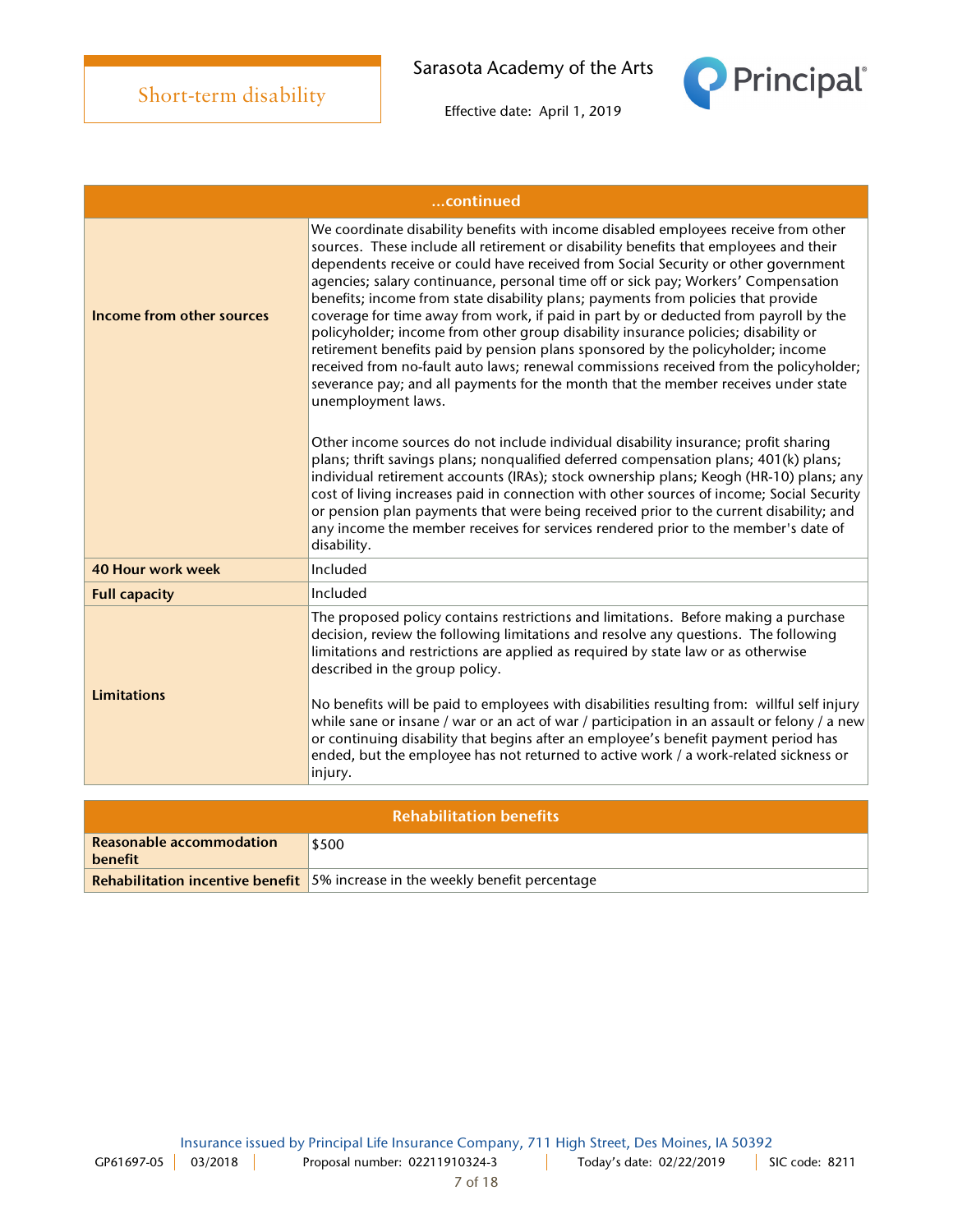

| <b>Highlights</b>                                   |                                                                                                                                                                                                                                                                                                                                                                                                                                                                                                                                                                                                                                                                                                                                                                                                                                                                                                    |  |
|-----------------------------------------------------|----------------------------------------------------------------------------------------------------------------------------------------------------------------------------------------------------------------------------------------------------------------------------------------------------------------------------------------------------------------------------------------------------------------------------------------------------------------------------------------------------------------------------------------------------------------------------------------------------------------------------------------------------------------------------------------------------------------------------------------------------------------------------------------------------------------------------------------------------------------------------------------------------|--|
| <b>Eligible employees</b>                           | All active, full-time employees living in the United States (except part-time, seasonal,<br>temporary or contract employees) who work at least 30 hours per week.                                                                                                                                                                                                                                                                                                                                                                                                                                                                                                                                                                                                                                                                                                                                  |  |
| <b>Integration method</b>                           | Direct offsets                                                                                                                                                                                                                                                                                                                                                                                                                                                                                                                                                                                                                                                                                                                                                                                                                                                                                     |  |
| <b>Social security integration</b>                  | Primary and family                                                                                                                                                                                                                                                                                                                                                                                                                                                                                                                                                                                                                                                                                                                                                                                                                                                                                 |  |
| <b>Re-enrollment of coverage</b>                    | If employees contribute toward the cost of their STD coverage today and Principal Life<br>has agreed to a re-enrollment of coverage, employees may be required to submit proof<br>of good health depending on the method of re-enrollment.                                                                                                                                                                                                                                                                                                                                                                                                                                                                                                                                                                                                                                                         |  |
| <b>Proof of good health</b>                         | Required if fewer than 5 members insured.                                                                                                                                                                                                                                                                                                                                                                                                                                                                                                                                                                                                                                                                                                                                                                                                                                                          |  |
| <b>Recurring disability</b>                         | Disabled employees who recover and return to work for 30 days or less during the<br>benefit duration are not required to complete a new elimination period if they become<br>disabled again due to the same or related cause.                                                                                                                                                                                                                                                                                                                                                                                                                                                                                                                                                                                                                                                                      |  |
| <b>Weekly payment limit</b>                         | Benefits paid are reduced if total income exceeds 100% of predisability earnings. Total<br>income includes:<br>The employee's normal benefit payable<br>$\bullet$<br>Additional benefits payable under the policy<br>$\bullet$<br>Return to work earnings<br>$\bullet$<br>Other income sources defined in the policy<br>$\bullet$<br>PTO, sick pay, and salary continuance payments (if these income sources are<br>$\bullet$<br>not considered other income sources)                                                                                                                                                                                                                                                                                                                                                                                                                              |  |
| <b>W-2 and FICA services</b>                        | Upon request, we offer W-2 preparation and FICA services for employees on disability.<br>W-2 - Prepare and mail to employees, report to appropriate governmental<br>$\bullet$<br>agencies and provide employers with reports.<br>Standard FICA services - Calculate and withhold employees' portions of<br>$\bullet$<br>appropriate taxes, deposit employee tax withholdings with appropriate<br>government agencies, provide employers with reports.<br>Additional FICA services* - Calculating and depositing the employer FICA<br>$\bullet$<br>match with the appropriate government agency, reporting FICA match on our<br>tax deposits, and issuing W-2's to each individual who received a disability<br>payment during the calendar year.<br>*Employers are still responsible for other tax reporting such as Federal Unemployment<br>Tax Act (FUTA) and State Unemployment Tax Act (SUTA). |  |
| <b>State mandated disability</b><br><b>benefits</b> | The policy does not provide state mandated disability benefits in CA, NY, NJ, RI or HI                                                                                                                                                                                                                                                                                                                                                                                                                                                                                                                                                                                                                                                                                                                                                                                                             |  |
| <b>Benefit payment period</b>                       | In no event will a benefit payment continue beyond the lesser of the maximum benefit<br>duration or if any of the following occur: an employee recovers, ceases to be under<br>the regular and appropriate care of a physician, fails to provide any required proof of<br>disability, fails to submit to a required medical examination, fails to report income<br>from other sources or any other required earnings information, fails to pursue Social<br>Security disability benefits or Workers' Compensation benefits; or dies.                                                                                                                                                                                                                                                                                                                                                               |  |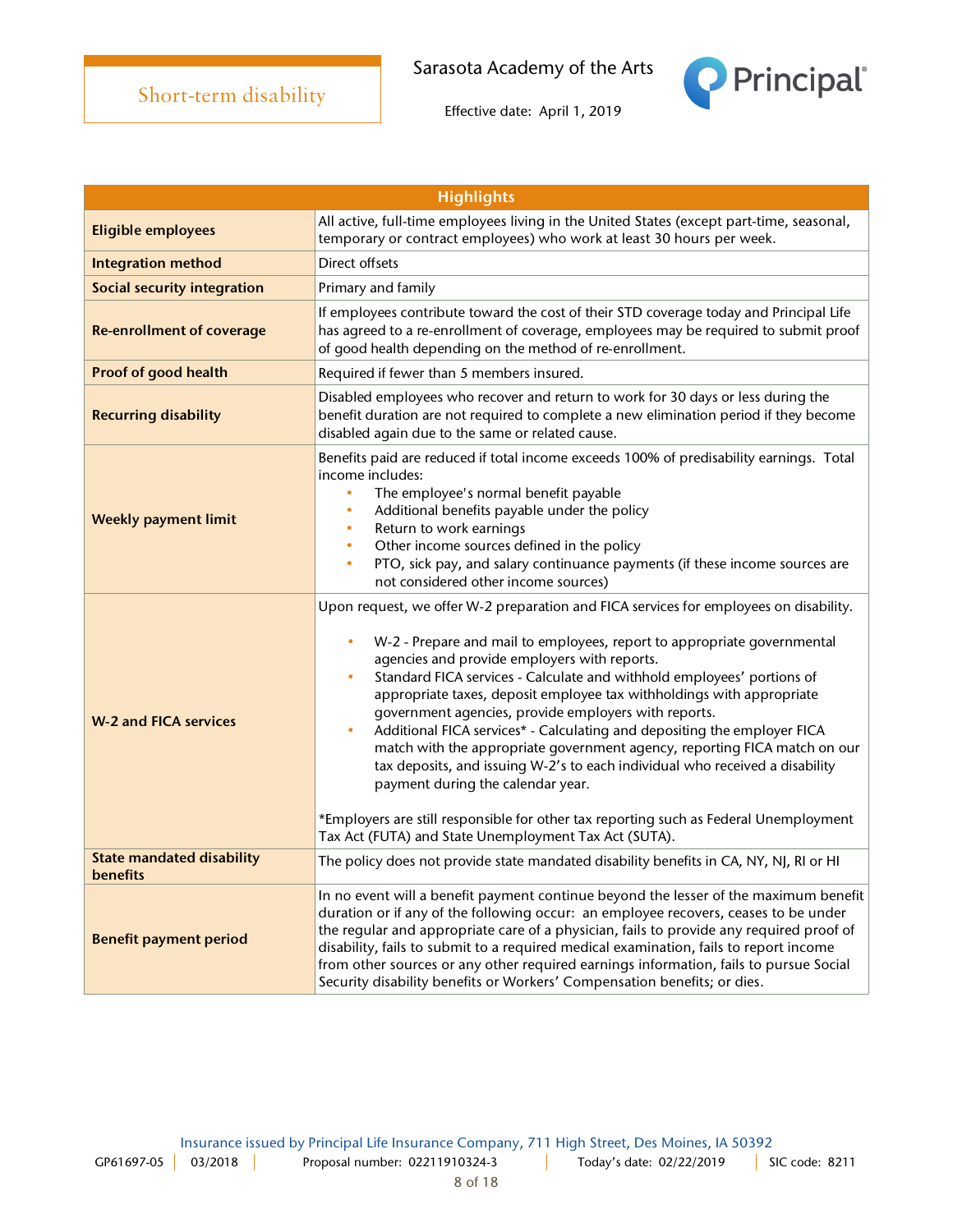

| Long-term disability for      |                                                                                                                                                                                                                                                                                                                                                                                                                                                                                                                                                                                                                                                                                                                                                                                                                                                                                                                                                                                                                                                                                                                                                                                                                                                                                                                                                                                                                                         |  |
|-------------------------------|-----------------------------------------------------------------------------------------------------------------------------------------------------------------------------------------------------------------------------------------------------------------------------------------------------------------------------------------------------------------------------------------------------------------------------------------------------------------------------------------------------------------------------------------------------------------------------------------------------------------------------------------------------------------------------------------------------------------------------------------------------------------------------------------------------------------------------------------------------------------------------------------------------------------------------------------------------------------------------------------------------------------------------------------------------------------------------------------------------------------------------------------------------------------------------------------------------------------------------------------------------------------------------------------------------------------------------------------------------------------------------------------------------------------------------------------|--|
|                               | all members                                                                                                                                                                                                                                                                                                                                                                                                                                                                                                                                                                                                                                                                                                                                                                                                                                                                                                                                                                                                                                                                                                                                                                                                                                                                                                                                                                                                                             |  |
| "Or" definition of disability | During the first 12 months, an employee will be considered disabled if, because of<br>sickness, injury or pregnancy, one of the following applies:<br>Unable to perform a majority of the substantial and material duties of his/her<br>own job; OR<br>Unable to earn 80% of his/her predisability income while working in his/her<br>$\bullet$<br>own job in a modified capacity or any job.<br>After the first 12 months of a disability, an employee will be considered disabled if,<br>because of sickness, injury or pregnancy during the elimination period and own<br>occupation period, one of the following applies:<br>Unable to perform a majority of the substantial and material duties of his/her<br>$\bullet$<br>own occupation; OR<br>Unable to earn 80% of his/her predisability income while working in his/her<br>$\bullet$<br>own occupation in a modified capacity or any occupation.<br>An employee will be considered disabled if, after completing the elimination period<br>and own occupation period, one of the following applies:<br>Unable to perform a majority of the substantial and material duties of any<br>$\bullet$<br>occupation for which he/she is or may reasonably become qualified based on<br>education, training or experience; OR<br>Unable to earn 80% of his/her predisability income while working in his/her<br>$\bullet$<br>own occupation or any occupation in a modified capacity. |  |
| Own occupation period         | 2 years                                                                                                                                                                                                                                                                                                                                                                                                                                                                                                                                                                                                                                                                                                                                                                                                                                                                                                                                                                                                                                                                                                                                                                                                                                                                                                                                                                                                                                 |  |
| <b>Elimination period</b>     | 90 days                                                                                                                                                                                                                                                                                                                                                                                                                                                                                                                                                                                                                                                                                                                                                                                                                                                                                                                                                                                                                                                                                                                                                                                                                                                                                                                                                                                                                                 |  |
| <b>Monthly benefit</b>        | Benefit percentage: 60% of predisability earnings<br>Maximum: \$6,000                                                                                                                                                                                                                                                                                                                                                                                                                                                                                                                                                                                                                                                                                                                                                                                                                                                                                                                                                                                                                                                                                                                                                                                                                                                                                                                                                                   |  |
| Minimum monthly benefit       | Minimum: \$100                                                                                                                                                                                                                                                                                                                                                                                                                                                                                                                                                                                                                                                                                                                                                                                                                                                                                                                                                                                                                                                                                                                                                                                                                                                                                                                                                                                                                          |  |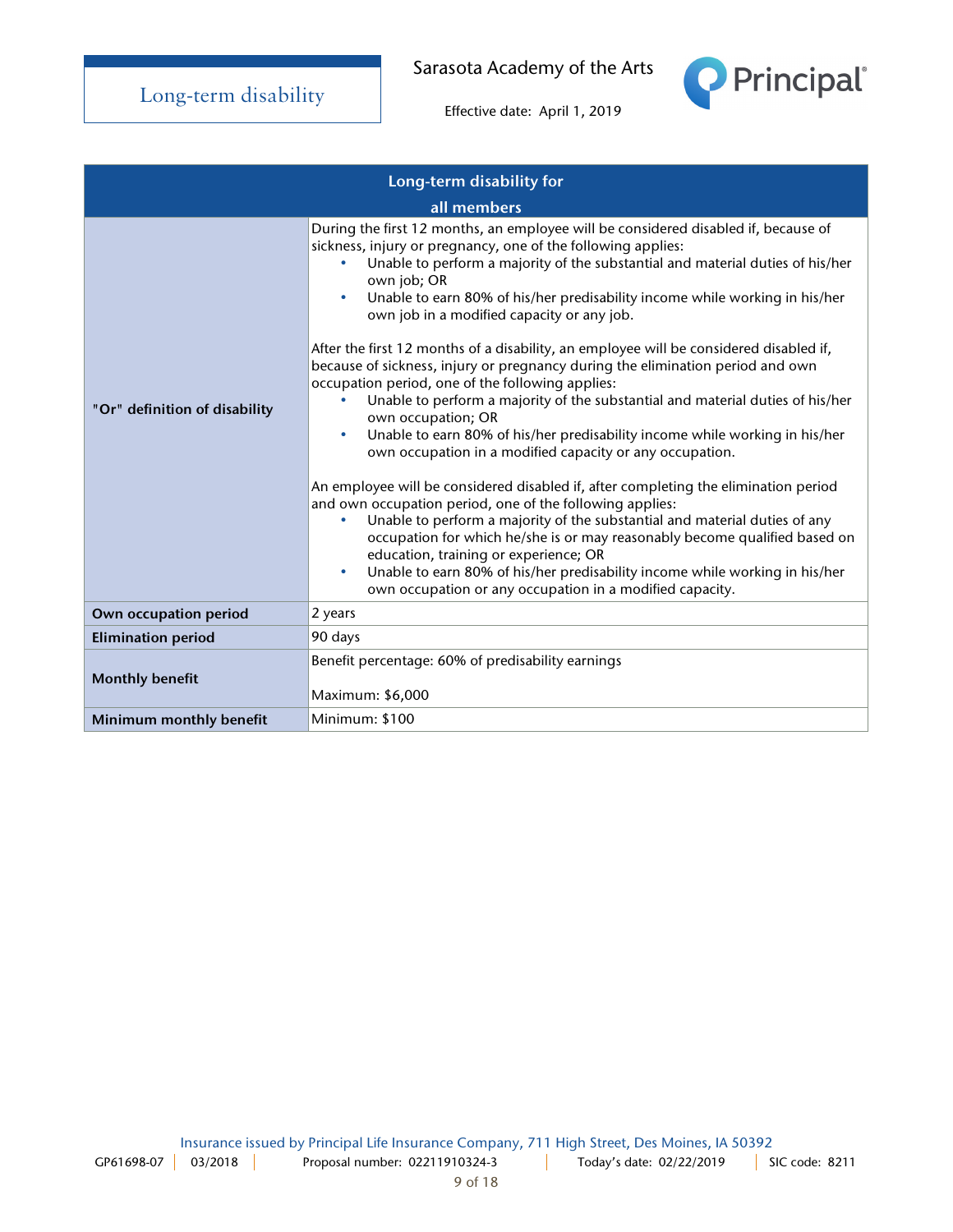

| continued                                                                                                                                                         |                                                                                                                                                                                                                                                                                                                                                                                                                                                                                                                                                                                                                                                                                                                                                                                                                                                                                                                                                               |  |
|-------------------------------------------------------------------------------------------------------------------------------------------------------------------|---------------------------------------------------------------------------------------------------------------------------------------------------------------------------------------------------------------------------------------------------------------------------------------------------------------------------------------------------------------------------------------------------------------------------------------------------------------------------------------------------------------------------------------------------------------------------------------------------------------------------------------------------------------------------------------------------------------------------------------------------------------------------------------------------------------------------------------------------------------------------------------------------------------------------------------------------------------|--|
| <b>Benefit duration</b>                                                                                                                                           | To age 65 (reducing benefit duration)<br>For employees who become disabled before age 62, disability benefits are payable until<br>the later of the date they reach age 65 or 42 months after the benefit payment period<br>begins. For employees who become disabled at or after age 62, disability benefits are<br>payable until the date the benefit payment period reaches the number of months<br>shown below:<br>Age disability occurs<br>Length of benefit payment period<br>42 months<br>Age 62<br>36 months<br>Age 63<br>30 months<br>Age 64<br>Age 65<br>24 months<br>Age 66<br>21 months<br>Age 67<br>18 months<br>Age 68<br>15 months<br>Age 69 and over<br>12 months<br>Disability benefits end when employees recover, cease to be under the regular and<br>appropriate care of a physician, fail to provide any required proof of disability, fail to<br>submit to a required medical examination, fail to report income from other sources or |  |
|                                                                                                                                                                   | any other required earnings information, fail to pursue Social Security disability benefits<br>or Workers' Compensation benefits, or die.                                                                                                                                                                                                                                                                                                                                                                                                                                                                                                                                                                                                                                                                                                                                                                                                                     |  |
| Base wage<br><b>Definition of earnings</b><br>Compensation for business owners covers the net profits plus salary, averaged over the<br>prior two calendar years. |                                                                                                                                                                                                                                                                                                                                                                                                                                                                                                                                                                                                                                                                                                                                                                                                                                                                                                                                                               |  |
| Salary continuation                                                                                                                                               | Offset                                                                                                                                                                                                                                                                                                                                                                                                                                                                                                                                                                                                                                                                                                                                                                                                                                                                                                                                                        |  |
| <b>Preexisting conditions</b>                                                                                                                                     | 6 months prior / 12 months insured                                                                                                                                                                                                                                                                                                                                                                                                                                                                                                                                                                                                                                                                                                                                                                                                                                                                                                                            |  |
| <b>Mental health conditions</b>                                                                                                                                   | 24 month benefit limit                                                                                                                                                                                                                                                                                                                                                                                                                                                                                                                                                                                                                                                                                                                                                                                                                                                                                                                                        |  |
| Drug and alcohol abuse<br>conditions                                                                                                                              | 24 month benefit limit                                                                                                                                                                                                                                                                                                                                                                                                                                                                                                                                                                                                                                                                                                                                                                                                                                                                                                                                        |  |
| <b>Special conditions</b>                                                                                                                                         | 24 month benefit limit                                                                                                                                                                                                                                                                                                                                                                                                                                                                                                                                                                                                                                                                                                                                                                                                                                                                                                                                        |  |
| <b>Employer contributions</b>                                                                                                                                     | Noncontributory - employer pays 100%                                                                                                                                                                                                                                                                                                                                                                                                                                                                                                                                                                                                                                                                                                                                                                                                                                                                                                                          |  |
| Integration method                                                                                                                                                | <b>Direct</b>                                                                                                                                                                                                                                                                                                                                                                                                                                                                                                                                                                                                                                                                                                                                                                                                                                                                                                                                                 |  |
| Social security integration                                                                                                                                       | Primary and family                                                                                                                                                                                                                                                                                                                                                                                                                                                                                                                                                                                                                                                                                                                                                                                                                                                                                                                                            |  |
| Work incentive benefit                                                                                                                                            | 12 months                                                                                                                                                                                                                                                                                                                                                                                                                                                                                                                                                                                                                                                                                                                                                                                                                                                                                                                                                     |  |
| Coverage for work related<br>disabilities                                                                                                                         | Yes                                                                                                                                                                                                                                                                                                                                                                                                                                                                                                                                                                                                                                                                                                                                                                                                                                                                                                                                                           |  |
| <b>Survivor benefit</b>                                                                                                                                           | 3 months net, with optional accelerated payments                                                                                                                                                                                                                                                                                                                                                                                                                                                                                                                                                                                                                                                                                                                                                                                                                                                                                                              |  |
| Mandatory rehabilitation                                                                                                                                          | Included<br>If employees do not comply with the rehabilitation plan without good cause, disability<br>benefits may cease.                                                                                                                                                                                                                                                                                                                                                                                                                                                                                                                                                                                                                                                                                                                                                                                                                                     |  |
| <b>Integrated STD/LTD</b>                                                                                                                                         | We integrate LTD and STD into a coordinated package with streamlined claims<br>administration and processing and smooth transition from STD to LTD without<br>payment gaps or benefit overlaps.                                                                                                                                                                                                                                                                                                                                                                                                                                                                                                                                                                                                                                                                                                                                                               |  |

Insurance issued by Principal Life Insurance Company, 711 High Street, Des Moines, IA 50392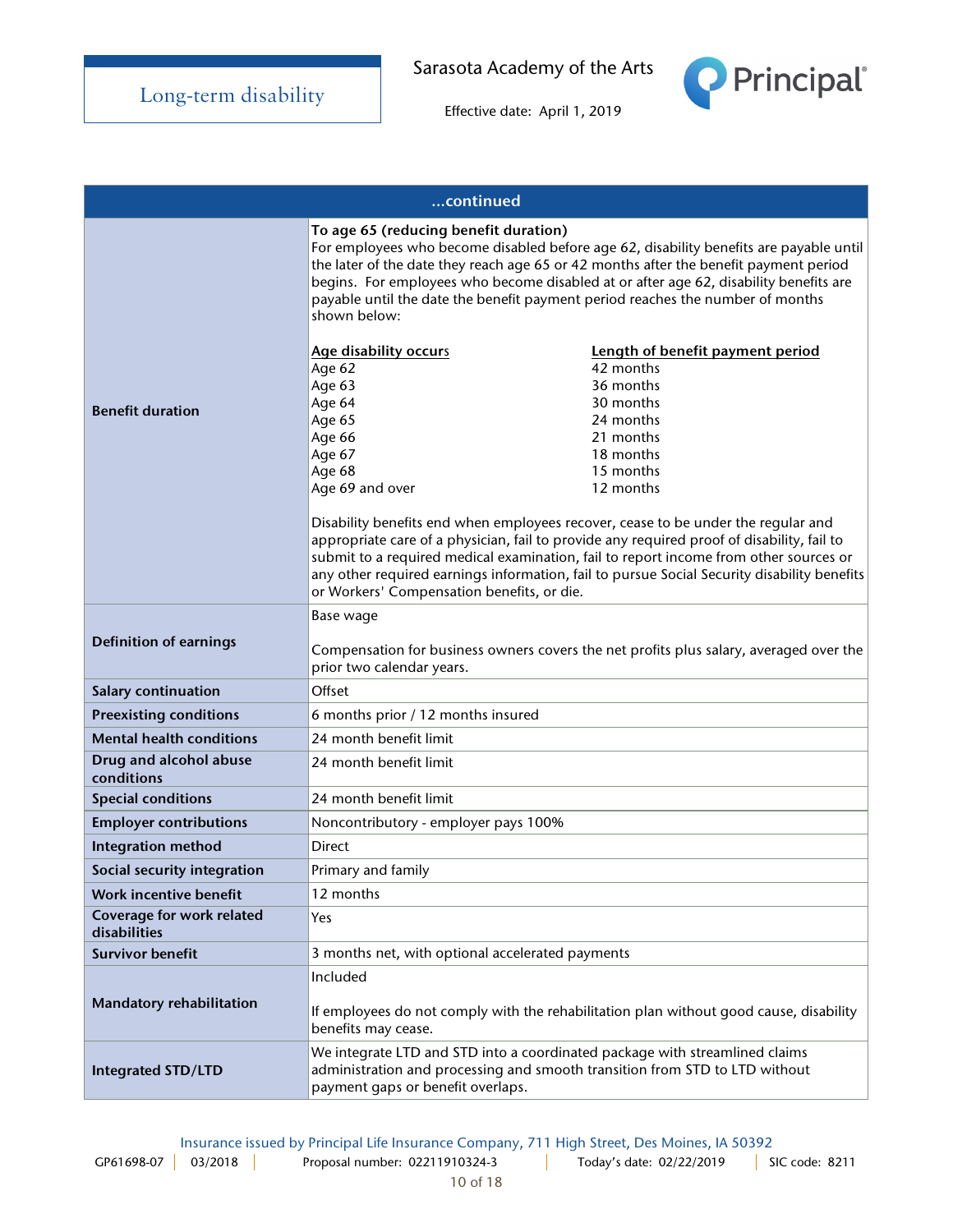

| continued                 |                                                                                                                                                                                                                                                                                                                                                                                                                                                                                                                                                                                                                                                                                                                                                                                                                                                                                                                                                                                                                                                                                                                                                                                                                                                                                                                                                                                                                                                                                                                                                                                                                                            |  |
|---------------------------|--------------------------------------------------------------------------------------------------------------------------------------------------------------------------------------------------------------------------------------------------------------------------------------------------------------------------------------------------------------------------------------------------------------------------------------------------------------------------------------------------------------------------------------------------------------------------------------------------------------------------------------------------------------------------------------------------------------------------------------------------------------------------------------------------------------------------------------------------------------------------------------------------------------------------------------------------------------------------------------------------------------------------------------------------------------------------------------------------------------------------------------------------------------------------------------------------------------------------------------------------------------------------------------------------------------------------------------------------------------------------------------------------------------------------------------------------------------------------------------------------------------------------------------------------------------------------------------------------------------------------------------------|--|
| Income from other sources | We coordinate disability benefits with income disabled employees receive from other<br>sources. These include all retirement or disability benefits that employees and their<br>dependents receive or could have received, from Social Security or other government<br>agencies; salary continuance; personal time off or sick pay; Workers' Compensation<br>benefits; income from state disability plans; payments from policies that provide<br>coverage for time away from work, if paid in part by or deducted from payroll by the<br>policyholder; income from other group disability insurance policies; disability or<br>retirement benefits paid by pension plans sponsored by the policyholder; income<br>received from no-fault auto laws; renewal commissions received from the policyholder;<br>severance pay; and all payments for the month that the member receives under state<br>unemployment laws.<br>Other income sources do not include individual disability insurance; profit sharing<br>plans; thrift savings plans; nonqualified deferred compensation plans; 401(k) plans;<br>individual retirement accounts (IRAs); stock ownership plans; Keogh (HR-10) plans; any<br>cost of living increases paid in connection with other sources of income; Social Security<br>or pension plan payments that were being received prior to the current disability; and<br>any income the member receives for services rendered prior to the member's date of<br>disability.<br>Any income the member receives for services rendered prior to the member's date of<br>disability will not be considered other income sources. |  |
| <b>Limitations</b>        | The proposed policy contains restrictions and limitations. Before making a purchase<br>decision, review the following limitations and resolve any questions. The following<br>limitations and restrictions are applied as required by state law or as otherwise<br>described in the group policy.<br>No benefits will be paid to employees with disabilities resulting from: willful self injury<br>while sane or insane / war or an act of war / participation in an assault or felony / a new<br>or continuing disability that begins after an employee's benefit payment period has<br>ended, but the employee has not returned to active work.                                                                                                                                                                                                                                                                                                                                                                                                                                                                                                                                                                                                                                                                                                                                                                                                                                                                                                                                                                                         |  |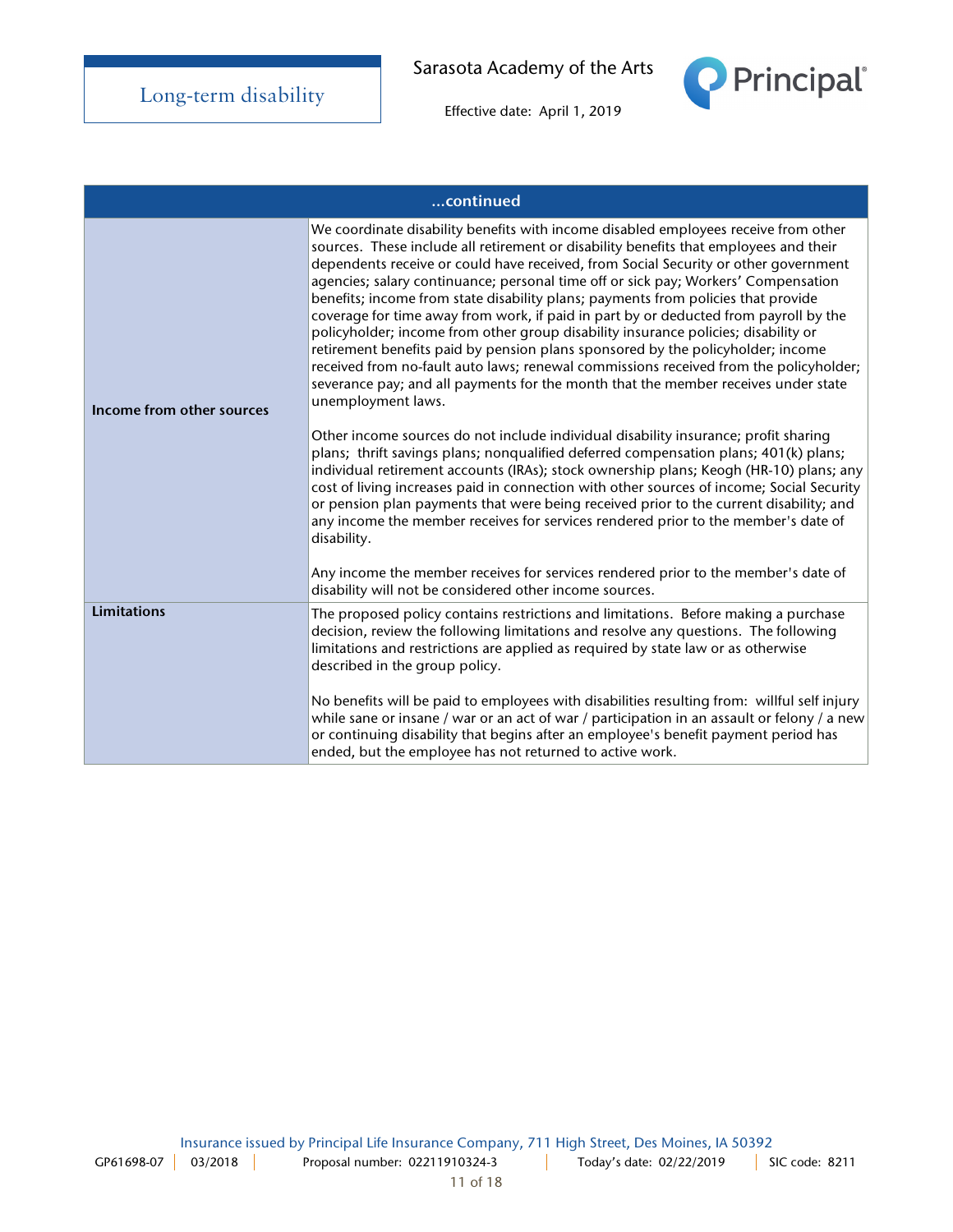

Effective date: April 1, 2019

| continued |                                                                                                                                                                                                                                                                                                                                                                                                                                                                                                                                                                                                                                                                                                                                                                                                                                                                                                                                                                                                                                                                                    |
|-----------|------------------------------------------------------------------------------------------------------------------------------------------------------------------------------------------------------------------------------------------------------------------------------------------------------------------------------------------------------------------------------------------------------------------------------------------------------------------------------------------------------------------------------------------------------------------------------------------------------------------------------------------------------------------------------------------------------------------------------------------------------------------------------------------------------------------------------------------------------------------------------------------------------------------------------------------------------------------------------------------------------------------------------------------------------------------------------------|
|           | Treatment of mental health conditions and drug and alcohol abuse conditions<br>and special conditions<br>A disability is considered due to alcohol, drug or chemical abuse, dependency or<br>addiction or a mental health condition or a special condition if the disability is caused<br>by one of these condition(s) and not by other disabling conditions.<br>The following maximum benefit payment periods apply:<br>Mental health conditions: 24 months<br>Alcohol, Drug or Chemical Abuse Conditions: 24 months<br>Special conditions: 24 months<br>The benefit payment period listed above is a lifetime maximum for all periods of<br>disability. All disabilities from conditions with the same maximum benefit payment<br>period contribute toward one lifetime maximum. However, if at the end of the benefit<br>duration, an employee is confined in a hospital or any other type of facility providing<br>treatment for any of these conditions, the benefit payment period may be extended to<br>include the time period an employee remains confined for treatment. |
|           | Special conditions are considered to be: thoracic outlet syndrome / headaches, such as<br>functional, migraine, organic, sinus and tension / chronic fatigue syndrome /<br>fibromyalgia / temporomandibular joint (TMJ) / cumulative trauma disorder, overuse<br>syndrome or repetitive stress disorder including carpal tunnel and ulnar tunnel<br>syndrome / environmental allergies and multiple chemical sensitivity / musculoskeletal<br>and connective tissue disorders of the neck and back, including any disease or disorder<br>of the cervical, thoracic and lumbosacral back and surrounding soft tissue, including<br>sprains and strains of joints and adjacent muscles, but not including conditions such as<br>arthritis, ruptured intervertebral discs, scoliosis, spinal fractures, spinal tumors,<br>malignancy or vascular malformations.                                                                                                                                                                                                                       |
|           | <b>Preexisting conditions</b>                                                                                                                                                                                                                                                                                                                                                                                                                                                                                                                                                                                                                                                                                                                                                                                                                                                                                                                                                                                                                                                      |
|           | A preexisting condition is a sickness or injury, including all related conditions and<br>complications, or pregnancy for which employees received medical treatment,<br>consultation, care or service; or were prescribed or took prescription medications in the<br>six months prior to their effective date under the policy. Benefits are not paid for<br>disabilities resulting from preexisting conditions unless, when employees become<br>disabled, they have been actively at work for one full day after being covered under the<br>policy for 12 consecutive months.                                                                                                                                                                                                                                                                                                                                                                                                                                                                                                     |

### Rehabilitation benefits

Rehabilitation incentive benefit  $\frac{1}{5\%}$  increase in the monthly benefit percentage for 12 months

| <b>Highlights</b>         |                                                                                                                                                                                                                                            |  |
|---------------------------|--------------------------------------------------------------------------------------------------------------------------------------------------------------------------------------------------------------------------------------------|--|
| Eligible employees        | All active, full-time employees living in the United States (except part-time, seasonal,<br>temporary or contract employees) who work at least 30 hours per week.                                                                          |  |
| Re-enrollment of coverage | If employees contribute toward the cost of their LTD coverage today and Principal Life<br>has agreed to a re-enrollment of coverage, employees may be required to submit proof<br>of good health depending on the method of re-enrollment. |  |
| Proof of good health      | Required if fewer than 5 members insured.                                                                                                                                                                                                  |  |

Insurance issued by Principal Life Insurance Company, 711 High Street, Des Moines, IA 50392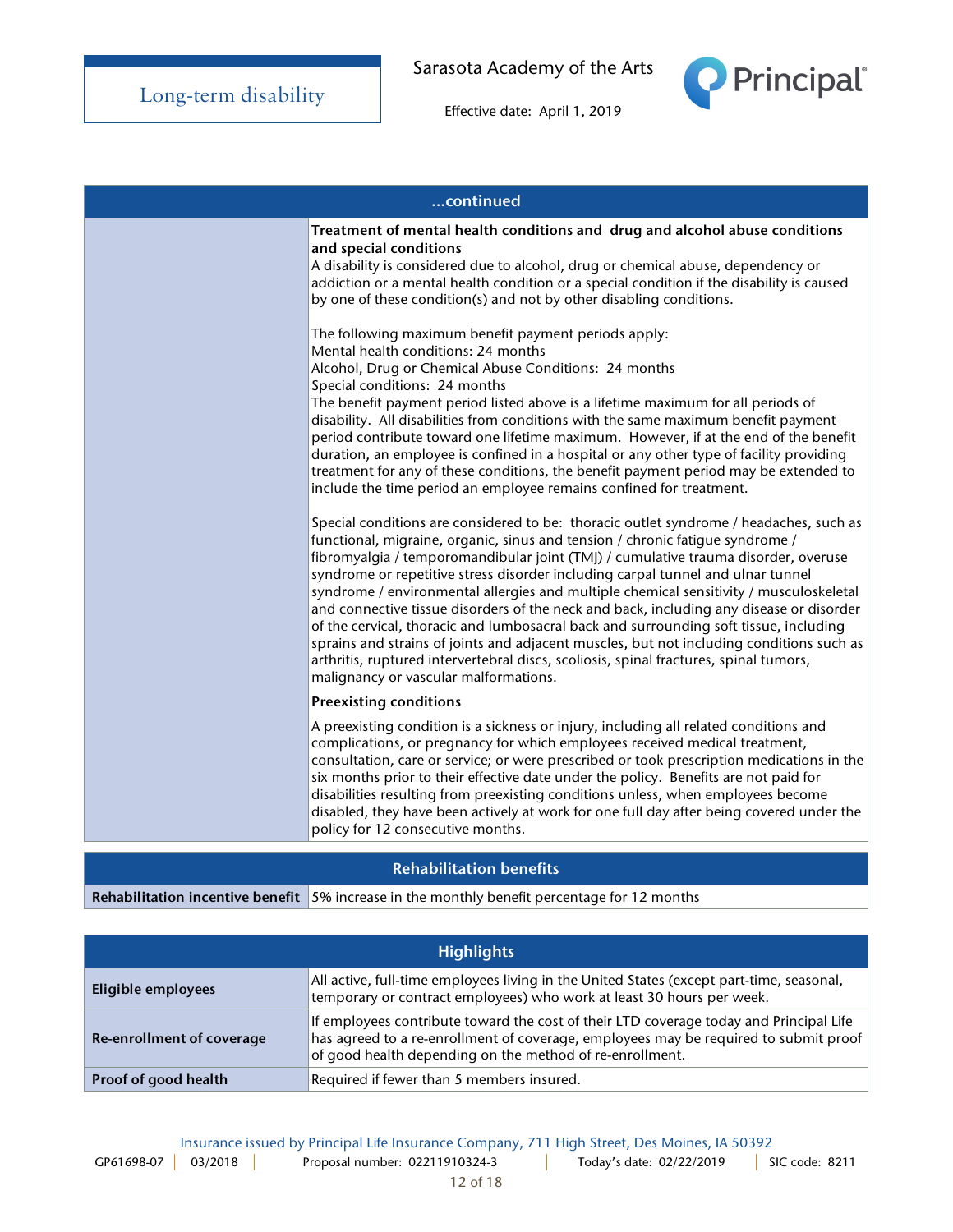

| continued                                           |                                                                                                                                                                                                                                                                                                                                                                                                                                                                                                                                                                                                                                                                                                                                                                                                                                                                                       |  |
|-----------------------------------------------------|---------------------------------------------------------------------------------------------------------------------------------------------------------------------------------------------------------------------------------------------------------------------------------------------------------------------------------------------------------------------------------------------------------------------------------------------------------------------------------------------------------------------------------------------------------------------------------------------------------------------------------------------------------------------------------------------------------------------------------------------------------------------------------------------------------------------------------------------------------------------------------------|--|
| <b>Recurring disability</b>                         | Disabled employees who recover and return to work for 6 months or less during the<br>benefit duration are not required to complete a new elimination period if they become<br>disabled again due to the same or related cause.                                                                                                                                                                                                                                                                                                                                                                                                                                                                                                                                                                                                                                                        |  |
| <b>Monthly payment limit</b>                        | Benefits paid are reduced if total income exceeds 100% of predisability earnings. Total<br>income includes:<br>The employee's normal benefit payable<br>۰<br>Additional benefits payable under the policy<br>$\bullet$<br>Return to work earnings<br>$\bullet$<br>Other income sources defined in the policy<br>$\bullet$<br>PTO, sick pay, and salary continuance payments (if these income sources are<br>$\bullet$<br>not considered direct offsets under other income sources)                                                                                                                                                                                                                                                                                                                                                                                                    |  |
| <b>W-2 and FICA services</b>                        | Upon request, we offer W-2 preparation and FICA services for employees on disability.<br>W-2 - Prepare and mail to employees, report to appropriate governmental<br>agencies and provide employers with reports.<br>Standard FICA services - Calculate and withhold employees' portions of<br>$\bullet$<br>appropriate taxes, deposit employee tax withholdings with appropriate<br>government agencies, provide employers with reports.<br>Additional FICA services* - Calculating and depositing the employer FICA<br>$\bullet$<br>match with the appropriate government agency, reporting FICA match on our<br>tax deposits, and issuing W-2's to each individual who received a disability<br>payment during the calendar year.<br>*Employers are still responsible for other tax reporting such as Federal Unemployment<br>Tax Act (FUTA) and State Unemployment Tax Act (SUTA). |  |
| <b>State mandated disability</b><br><b>benefits</b> | The policy does not provide state mandated disability benefits in CA, NY, NJ, RI or HI.                                                                                                                                                                                                                                                                                                                                                                                                                                                                                                                                                                                                                                                                                                                                                                                               |  |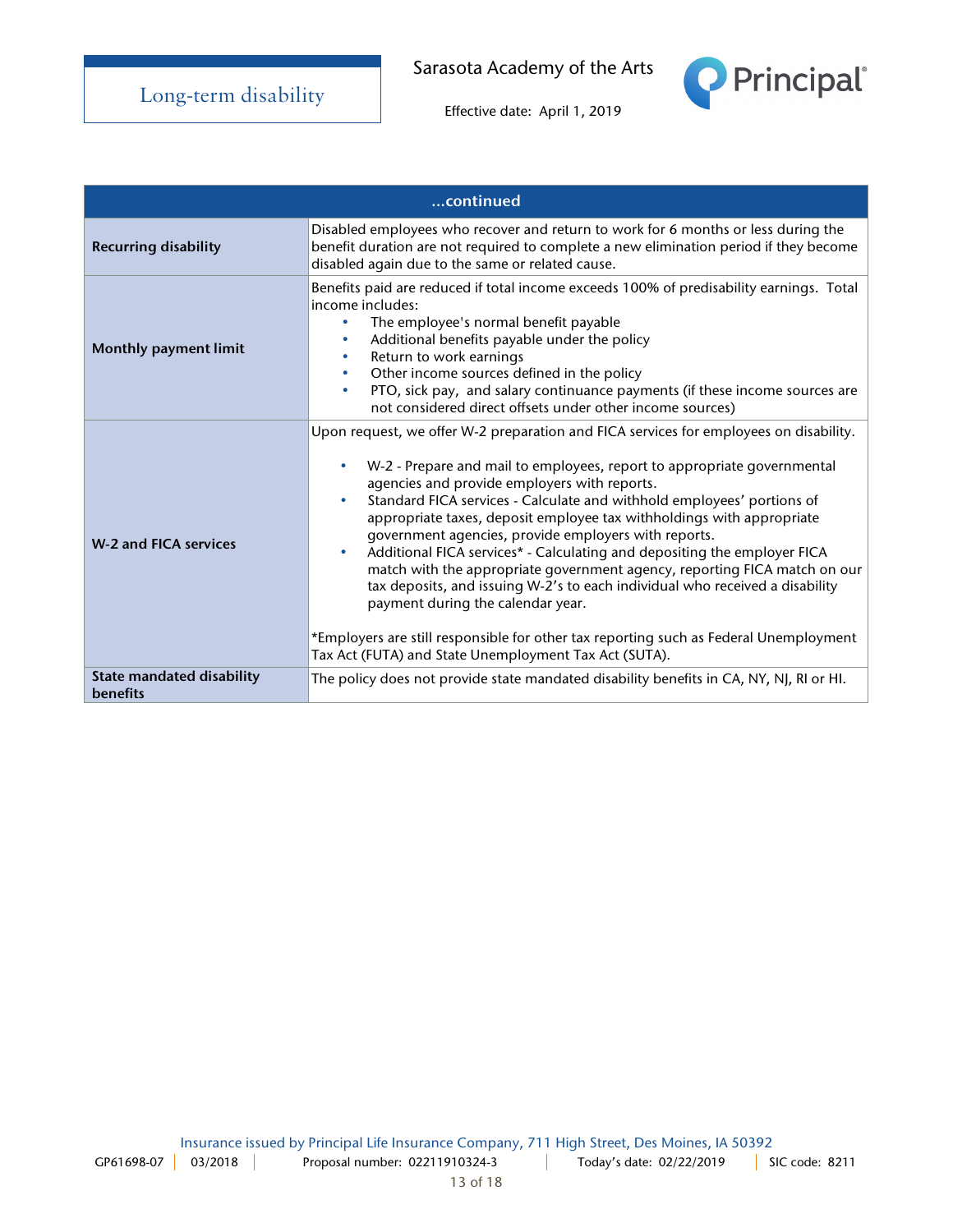Accident

Sarasota Academy of the Arts



| Off-the-job accident for                                                                                                                                                  |                |  |  |
|---------------------------------------------------------------------------------------------------------------------------------------------------------------------------|----------------|--|--|
| all members                                                                                                                                                               |                |  |  |
| <b>Benefits payable</b>                                                                                                                                                   |                |  |  |
| <b>Injury</b>                                                                                                                                                             | <b>Benefit</b> |  |  |
| <b>Burn</b>                                                                                                                                                               | Up to \$5,000  |  |  |
| Coma                                                                                                                                                                      | \$15,000       |  |  |
| Concussion                                                                                                                                                                | \$500          |  |  |
| Dental injury                                                                                                                                                             | \$500          |  |  |
| <b>Dislocation</b>                                                                                                                                                        | Up to \$7,500  |  |  |
| Eye injury with surgical repair                                                                                                                                           | \$500          |  |  |
| <b>Fracture</b>                                                                                                                                                           | Up to \$10,000 |  |  |
| Injuries not specifically listed                                                                                                                                          | \$100          |  |  |
| Internal injury                                                                                                                                                           | \$1,500        |  |  |
| Knee cartilage injury with surgical repair                                                                                                                                | \$1,500        |  |  |
| Ruptured disc with surgical repair                                                                                                                                        | \$1,500        |  |  |
| Tendon / ligament / rotator cuff injury with surgical repair                                                                                                              | \$1,500        |  |  |
| Accidental Death and Dismemberment (AD&D)                                                                                                                                 |                |  |  |
| <b>Employee</b>                                                                                                                                                           | \$25,000       |  |  |
| Spouse                                                                                                                                                                    | \$12,500       |  |  |
| Children                                                                                                                                                                  | \$6,250        |  |  |
| <b>Covered loss</b>                                                                                                                                                       | % of Benefit   |  |  |
| Loss of life; loss of both hands or both feet or one hand and foot; quadriplegia;<br>loss of speech and hearing in both ears; or loss of sight in both eyes               | 100%           |  |  |
| Loss of one hand or foot; paraplegia; hemiplegia; loss of use of one hand and foot<br>or both hands or feet; or loss of speech, hearing in both ears, or sight in one eye | 50%            |  |  |
| Loss of thumb and index finger on the same hand; loss of use of one arm, leg, hand<br>or foot; or loss of hearing in one ear                                              | 25%            |  |  |
| Common carrier                                                                                                                                                            | 200%           |  |  |
| Seat belt/airbag                                                                                                                                                          | 25%            |  |  |
| Repatriation                                                                                                                                                              | Up to 10%      |  |  |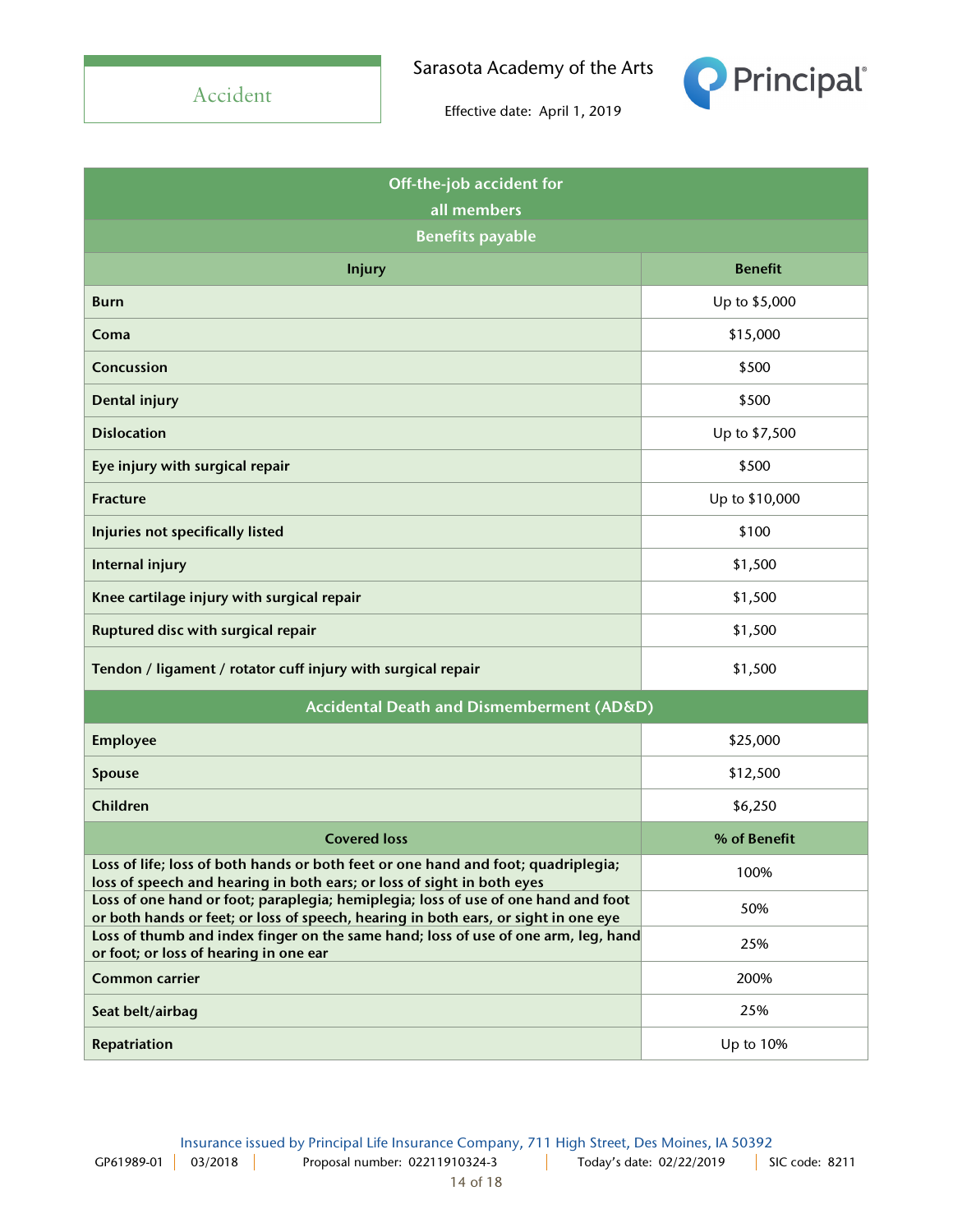

| continued                  |                                                                                                                                                                                                                                                                                                                                                                                                                                                                                                                                                                                                                                                                                                                                                                                                                                                                                                                                                                                                                                                                                                                                                                      |  |
|----------------------------|----------------------------------------------------------------------------------------------------------------------------------------------------------------------------------------------------------------------------------------------------------------------------------------------------------------------------------------------------------------------------------------------------------------------------------------------------------------------------------------------------------------------------------------------------------------------------------------------------------------------------------------------------------------------------------------------------------------------------------------------------------------------------------------------------------------------------------------------------------------------------------------------------------------------------------------------------------------------------------------------------------------------------------------------------------------------------------------------------------------------------------------------------------------------|--|
| <b>Additional benefits</b> |                                                                                                                                                                                                                                                                                                                                                                                                                                                                                                                                                                                                                                                                                                                                                                                                                                                                                                                                                                                                                                                                                                                                                                      |  |
| <b>Wellness</b>            | Employees or spouses who have a covered wellness test performed may be eligible for a<br>\$50 benefit. This benefit is payable once per calendar year.                                                                                                                                                                                                                                                                                                                                                                                                                                                                                                                                                                                                                                                                                                                                                                                                                                                                                                                                                                                                               |  |
| <b>Highlights</b>          |                                                                                                                                                                                                                                                                                                                                                                                                                                                                                                                                                                                                                                                                                                                                                                                                                                                                                                                                                                                                                                                                                                                                                                      |  |
| Participation              | 10% or 5 lives, whichever is greater.                                                                                                                                                                                                                                                                                                                                                                                                                                                                                                                                                                                                                                                                                                                                                                                                                                                                                                                                                                                                                                                                                                                                |  |
| Eligibility                | Employee:<br>Eligible employees include all active, full-time employees living in the United States<br>(except part-time, seasonal, temporary or contract employees) who work at least 30<br>hours per week. Employees must be enrolled with coverage before it can be offered to<br>their dependents.                                                                                                                                                                                                                                                                                                                                                                                                                                                                                                                                                                                                                                                                                                                                                                                                                                                               |  |
|                            | Dependent:<br>Eligible dependents include the employee's spouse and children. Additional eligibility<br>requirements may apply.                                                                                                                                                                                                                                                                                                                                                                                                                                                                                                                                                                                                                                                                                                                                                                                                                                                                                                                                                                                                                                      |  |
| Limitations                | <b>ACCIDENT INSURANCE PROVIDES LIMITED BENEFITS.</b><br>Benefits will not be paid for an injury resulting from willful self-injury or self-destruction<br>/ an auto-erotic activity / war or act of war / participation in certain criminal activities /<br>duty as a member of a military organization / injuries diagnosed outside of the United<br>States unless confirmed by a physician in the United States / the use of any drug not<br>prescribed by a physician or not used in a manner consistent with a prescription /<br>deliberate use of poison, gas, fumes, or household items / intoxication / sickness,<br>disease, treatment of disease, or complications following the surgical treatment of<br>disease / participation in certain activities such as flying, ballooning, parachuting,<br>parasailing, bungee jumping or other aeronautic activities / riding in any vehicle in a<br>race, stunt show or speed test / any dental injury from biting or chewing / participating<br>in any semi-professional or professional competitive athletic activity / any injury to a<br>child received during child birth / injury arising from employment. |  |
| <b>Exclusions</b>          | No benefits will be paid for any injury incurred while residing outside the United States<br>for more than six months / incurred while incarcerated in any type of penal or detention<br>facility / for which proof is submitted by a physician who is part of the covered person's<br>immediate family.                                                                                                                                                                                                                                                                                                                                                                                                                                                                                                                                                                                                                                                                                                                                                                                                                                                             |  |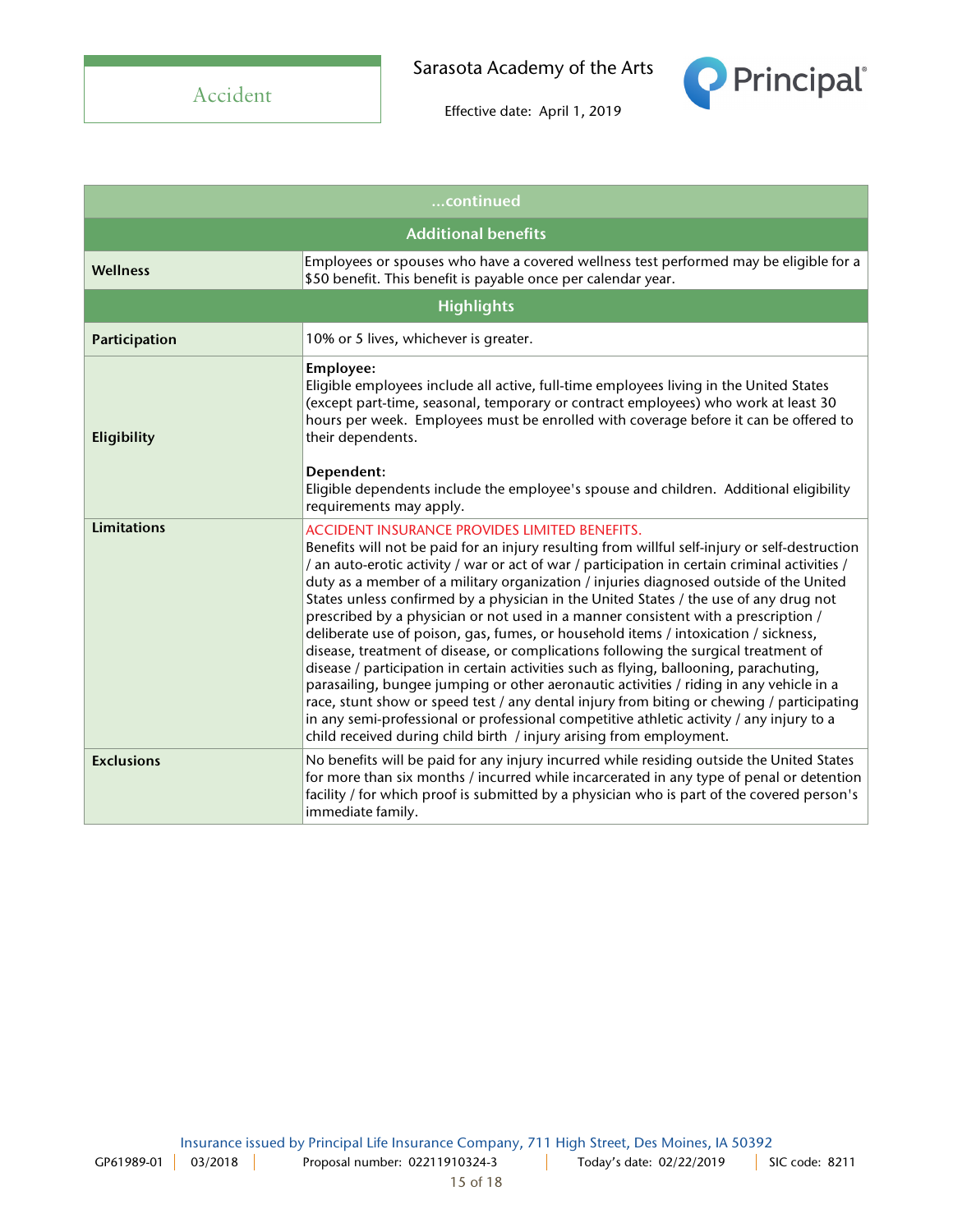**Principal** 



Effective date: April 1, 2019



#### These discounts are not insurance.

The discounts and services listed here are available to members, and/or their dependents or beneficiaries, with group coverage underwritten by or with administrative services provided by Principal Life Insurance Company. The discounts and services are not a part of the policy or contract and may be changed or discontinued at any time. Although Principal has arranged to make these programs available to you, the third party providers are solely responsible for their products and services.

<sup>1</sup>Participants are responsible for any incurred fees or expenses. Insured transportation services are administered by AXA Assistance USA, Inc. and underwritten by a third-party licensed insurance company.

<sup>2</sup>The use of the services provided by ARAG® Services, LLC should not be considered as a substitute for consultation with an attorney.

<sup>3</sup>The use of services provided by Magellan Healthcare is not a substitute for consultation with a licensed medical professional. Principal Life Insurance Company is not responsible for any loss, injury, claim, liability, or damages related to the use of Grief Support Services. Magellan Healthcare is not a member of the Principal Financial Group®.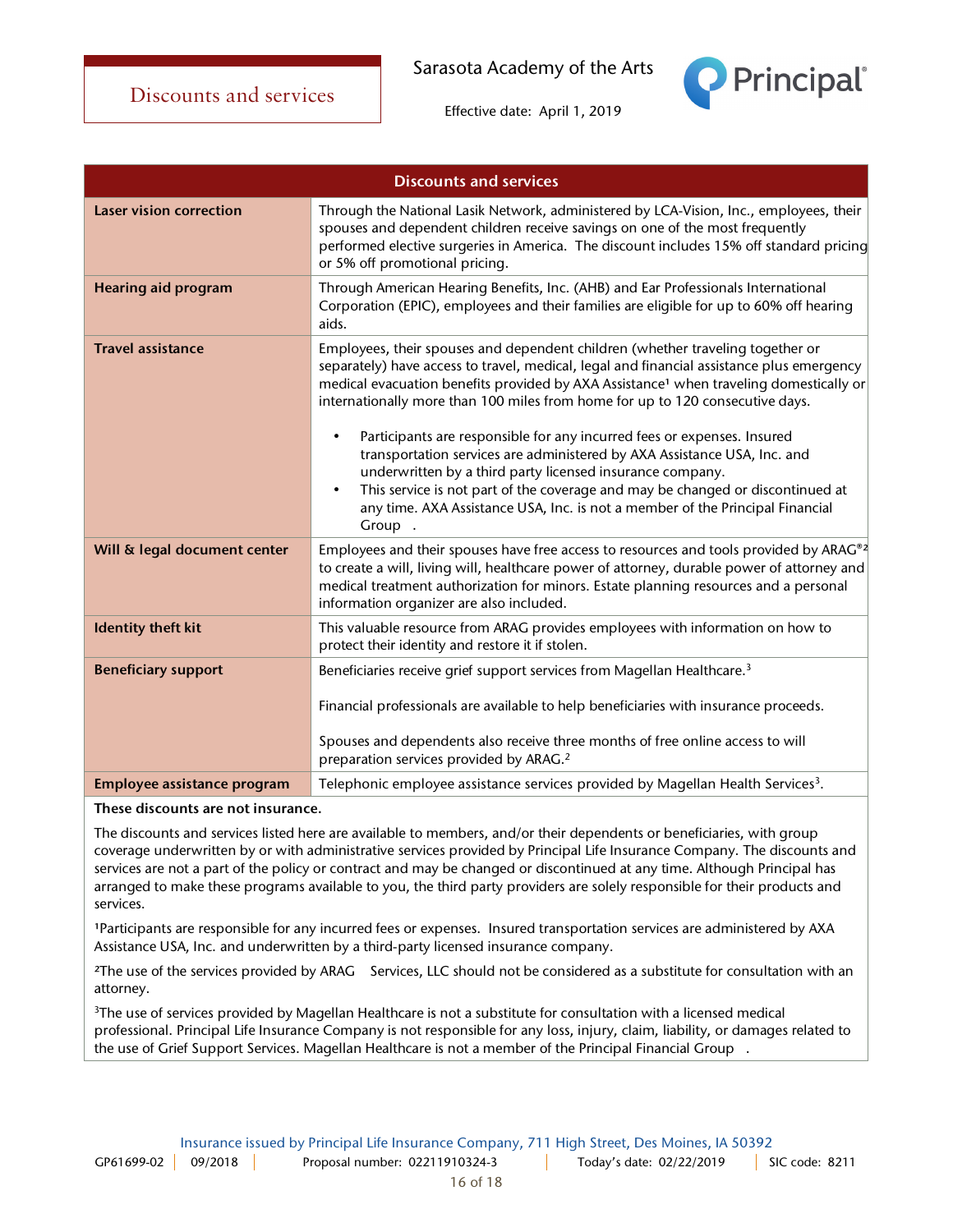

| <b>Our services</b>                                     |                                                                                                                                                                                                                                                                                                                                                                                                                                                                                                                        |  |
|---------------------------------------------------------|------------------------------------------------------------------------------------------------------------------------------------------------------------------------------------------------------------------------------------------------------------------------------------------------------------------------------------------------------------------------------------------------------------------------------------------------------------------------------------------------------------------------|--|
| <b>Online benefit administration</b>                    | eService offers free administration and management of all group insurance for<br>employers and employees. Employers can add or remove employees, view and<br>update employee information, pay premiums and more. Employees can view<br>statuses of claims, confirm covered dependents and more.                                                                                                                                                                                                                        |  |
| <b>Claim services</b>                                   | At Principal Life, we know filing a claim is a defining moment for clients. That's why<br>we strive to make the claims process quick and easy for our customers.                                                                                                                                                                                                                                                                                                                                                       |  |
| <b>Simple payroll deduction</b>                         | We make employee payroll deductions easy by aligning your bill with your<br>employees' pay frequency: weekly, bi-weekly, monthly and bi-monthly.                                                                                                                                                                                                                                                                                                                                                                       |  |
| <b>General provisions</b>                               |                                                                                                                                                                                                                                                                                                                                                                                                                                                                                                                        |  |
| <b>Renewing your coverage</b>                           | Your insurance runs annually or based on your rate guarantee period, but no less than<br>annually, unless the policy terminates before that date. While the insurance is in force<br>and subject to its termination provisions, you may renew at the applicable premium<br>rates in effect on your anniversary.                                                                                                                                                                                                        |  |
| <b>Termination and renewability</b><br>of your coverage | The insurance is renewable at your option. Principal Life has the right to nonrenew or<br>terminate the insurance if: you fail to pay premium / fraud or misrepresentation<br>occurs / your company relocates to a state where Principal Life does not offer group<br>coverage(s) provided by your policy / your company no longer meets the participation<br>or contribution rules / you no longer qualify as an eligible business or group / we give<br>you advance notice of termination as required by your state. |  |
| <b>Policy changes</b>                                   | Principal Life has the right to modify coverage under the group policy at any time to<br>meet legal requirements or to ensure consistent application of policy provisions. In<br>addition, you may request coverage changes, subject to approval by Principal Life.                                                                                                                                                                                                                                                    |  |
| <b>Federal and state laws</b>                           | Various federal and state laws may affect the rights of insureds to continue coverage.<br>The Consolidated Omnibus Budget Reconciliation Act of 1985 (COBRA), the Family<br>Medical Leave Act (FMLA) and the Uniform Services Employment and Reemployment<br>Rights Act of 1994 (USERRA) are examples. As an employer, you are responsible for<br>meeting the obligations imposed by any federal and state continuation laws. However,<br>we design and administer our policies to comply.                             |  |